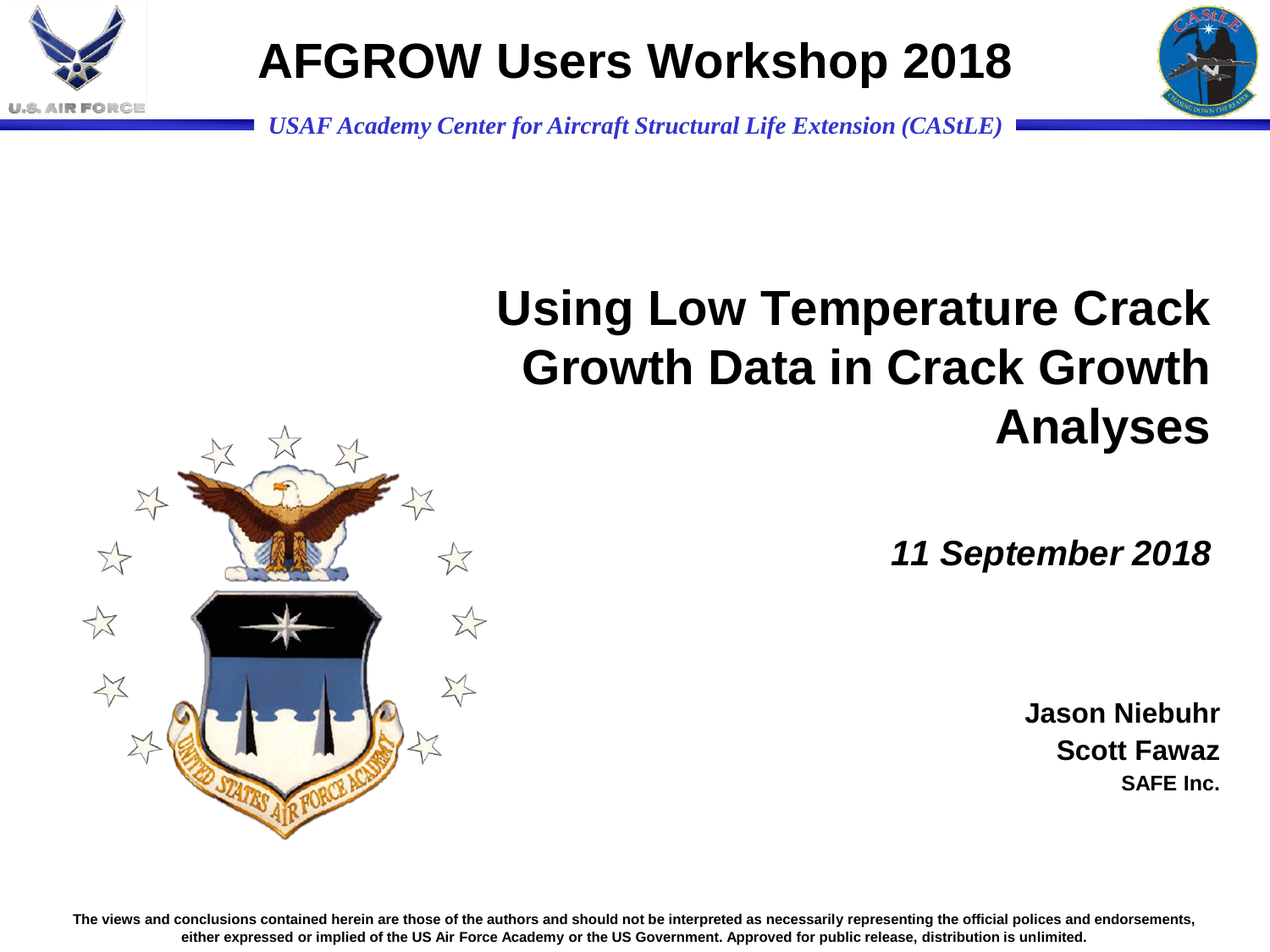

#### **Acknowledgements**



- **Mr. Dan Dunmire, Director , OSD-CPO**
- **Dr. Greg Shoales, Director, CAStLE, USAFA**
- **This material is based on research sponsored by the US Air Force Academy under agreement number FA7000-11-2-0011 and FA7000-14-2-0013. The U.S. Government is authorized to reproduce and distribute reprints for Governmental purposes notwithstanding any copyright notation thereon**

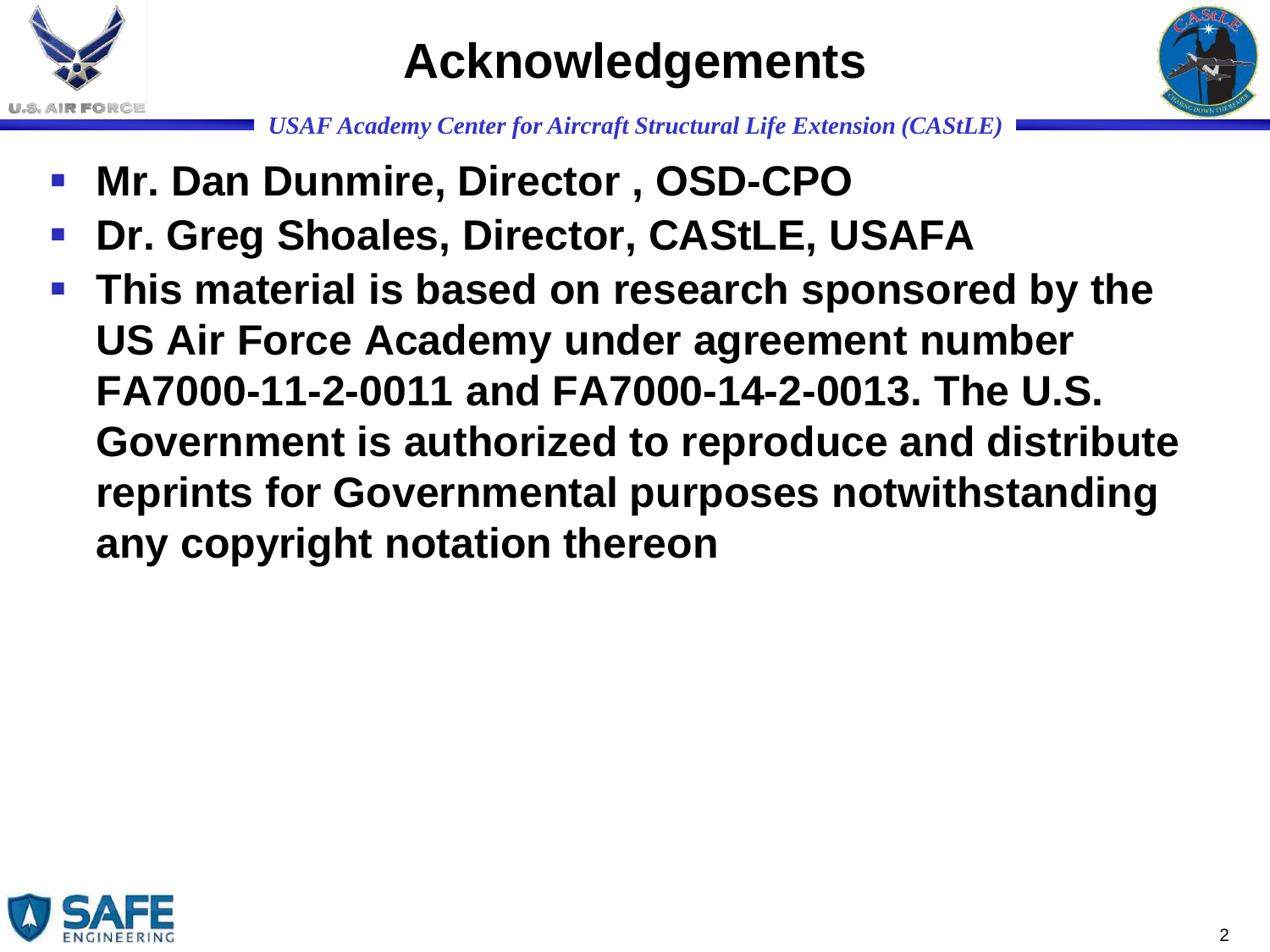

## **Motivation**





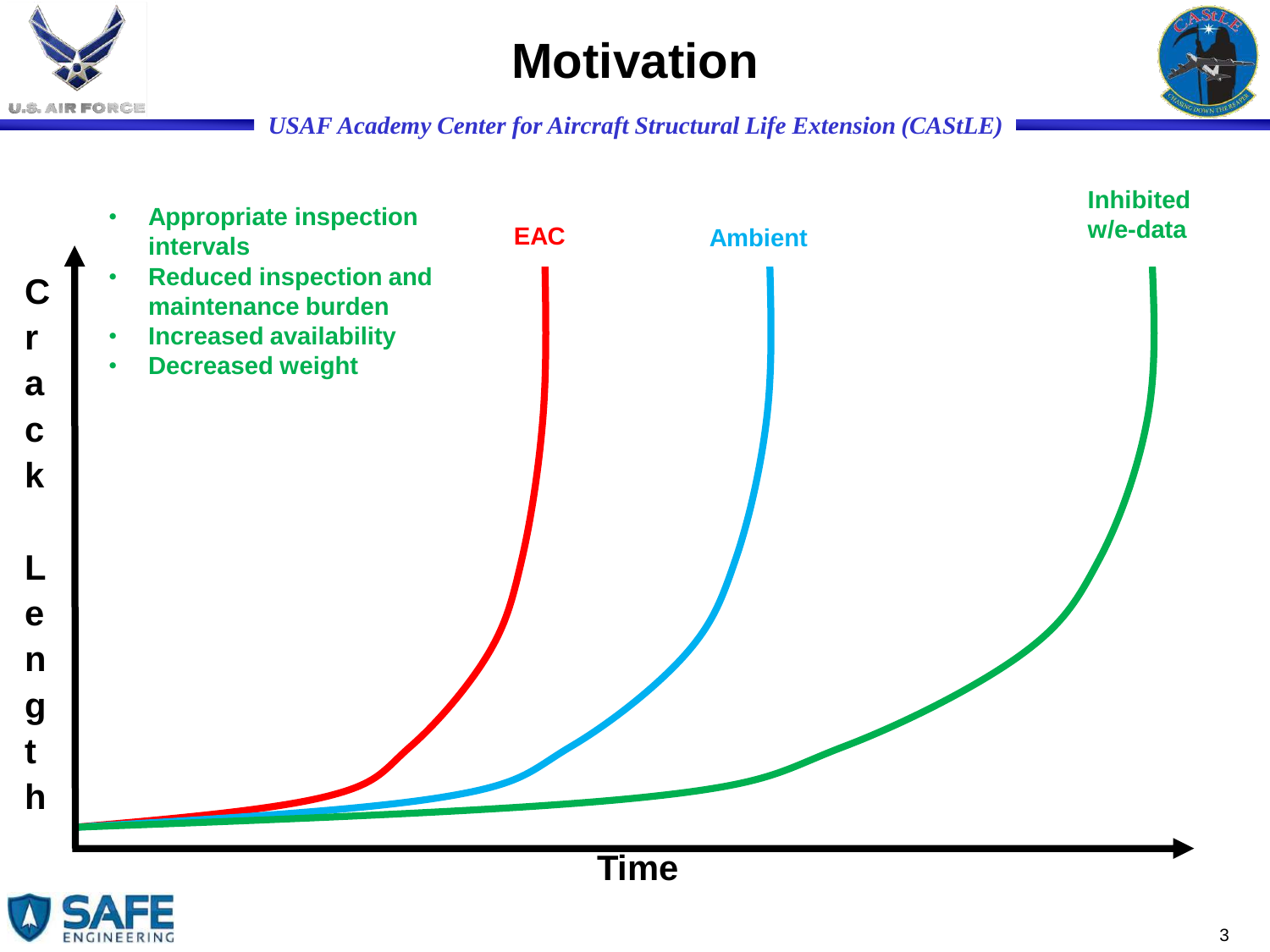

#### **Crack Growth as a Function of Exposure**



*USAF Academy Center for Aircraft Structural Life Extension (CAStLE)*



*Jimmy Burns (UVa) crack growth rate data, 2012*



*Significant effect on fatigue life and inspection intervals*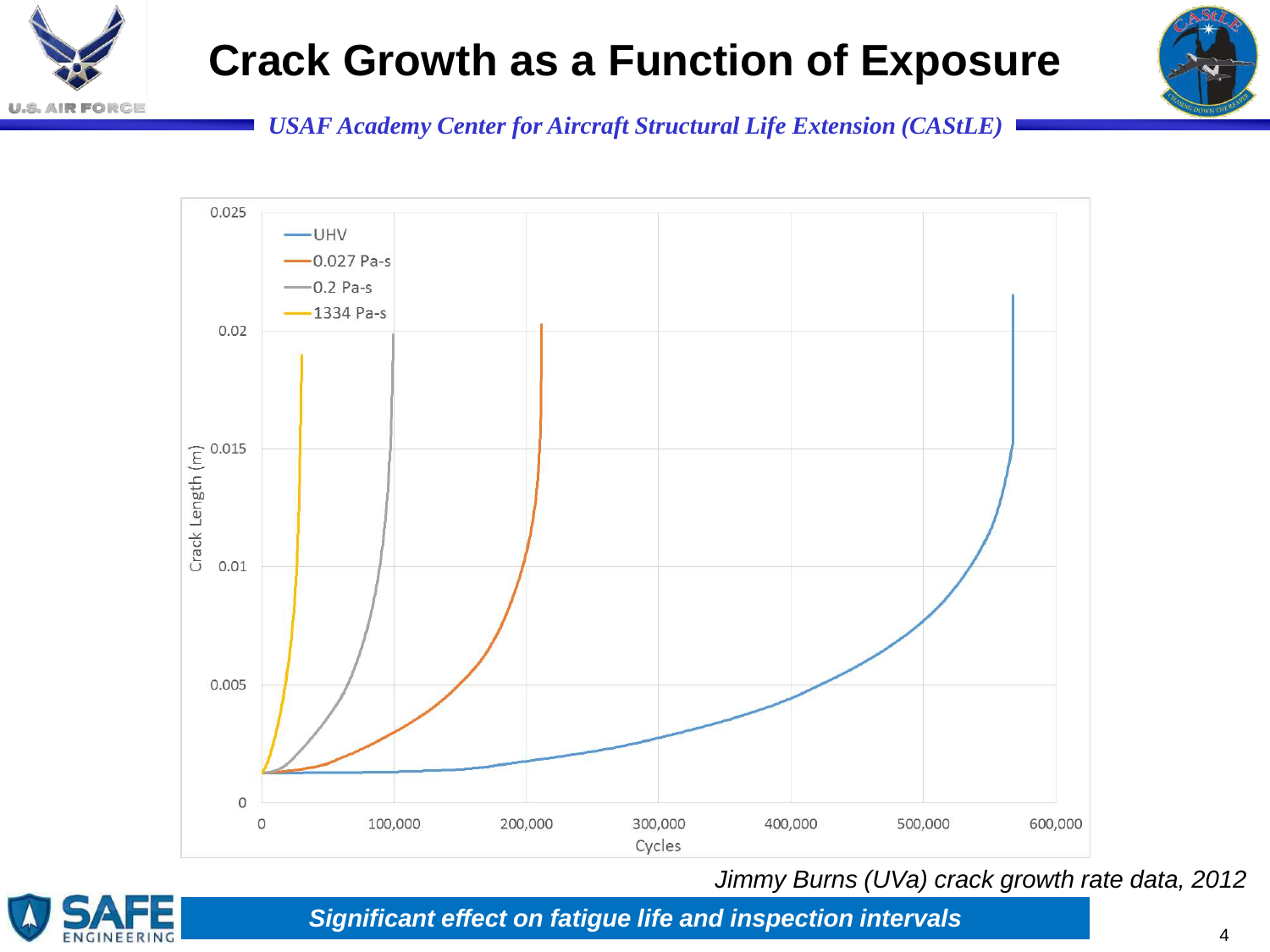



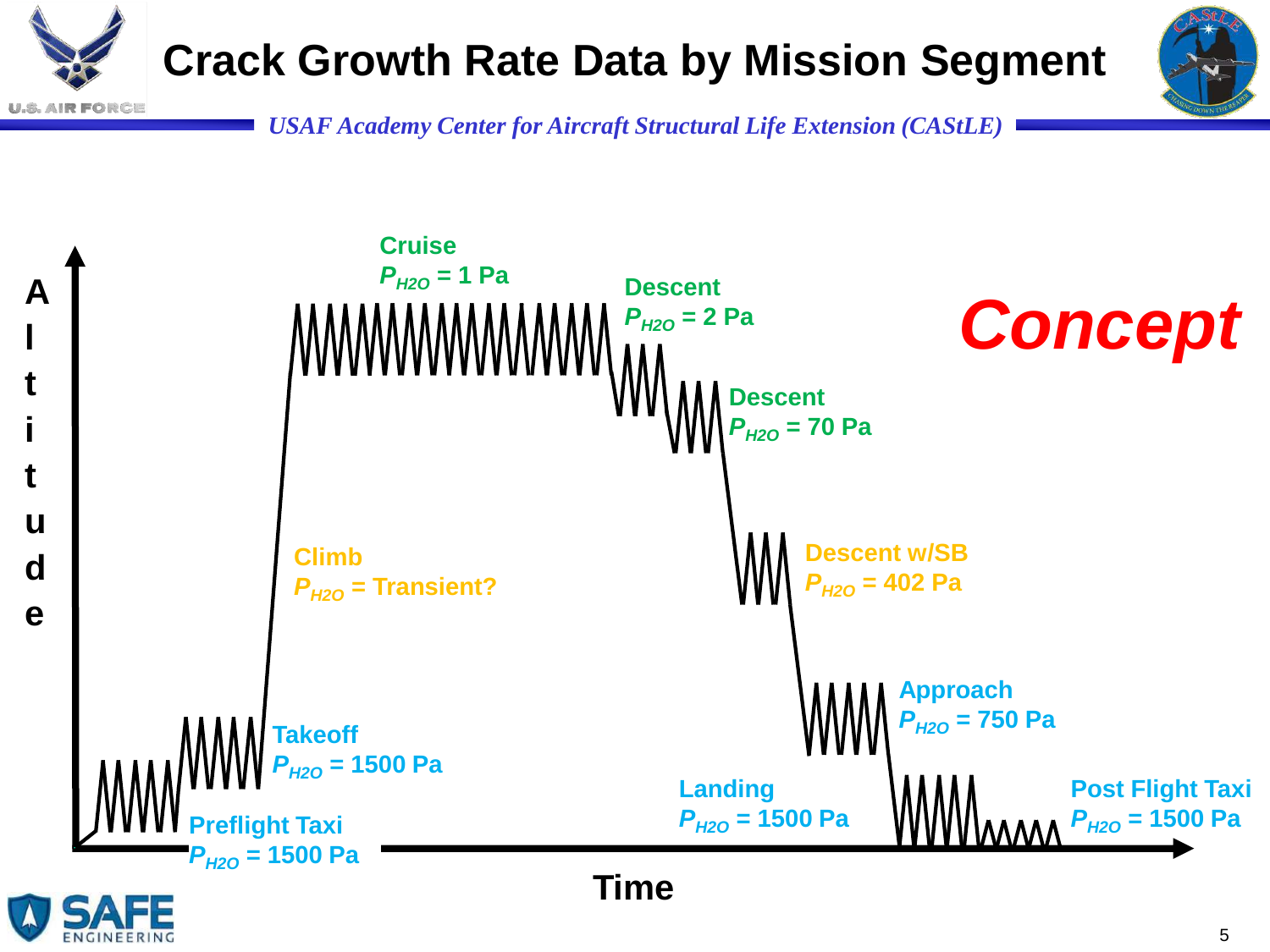

### **Environmental Chamber**



*USAF Academy Center for Aircraft Structural Life Extension (CAStLE)*

#### **Environmental systems are modular**

**Adapt to any "chamber" (container for environment)**





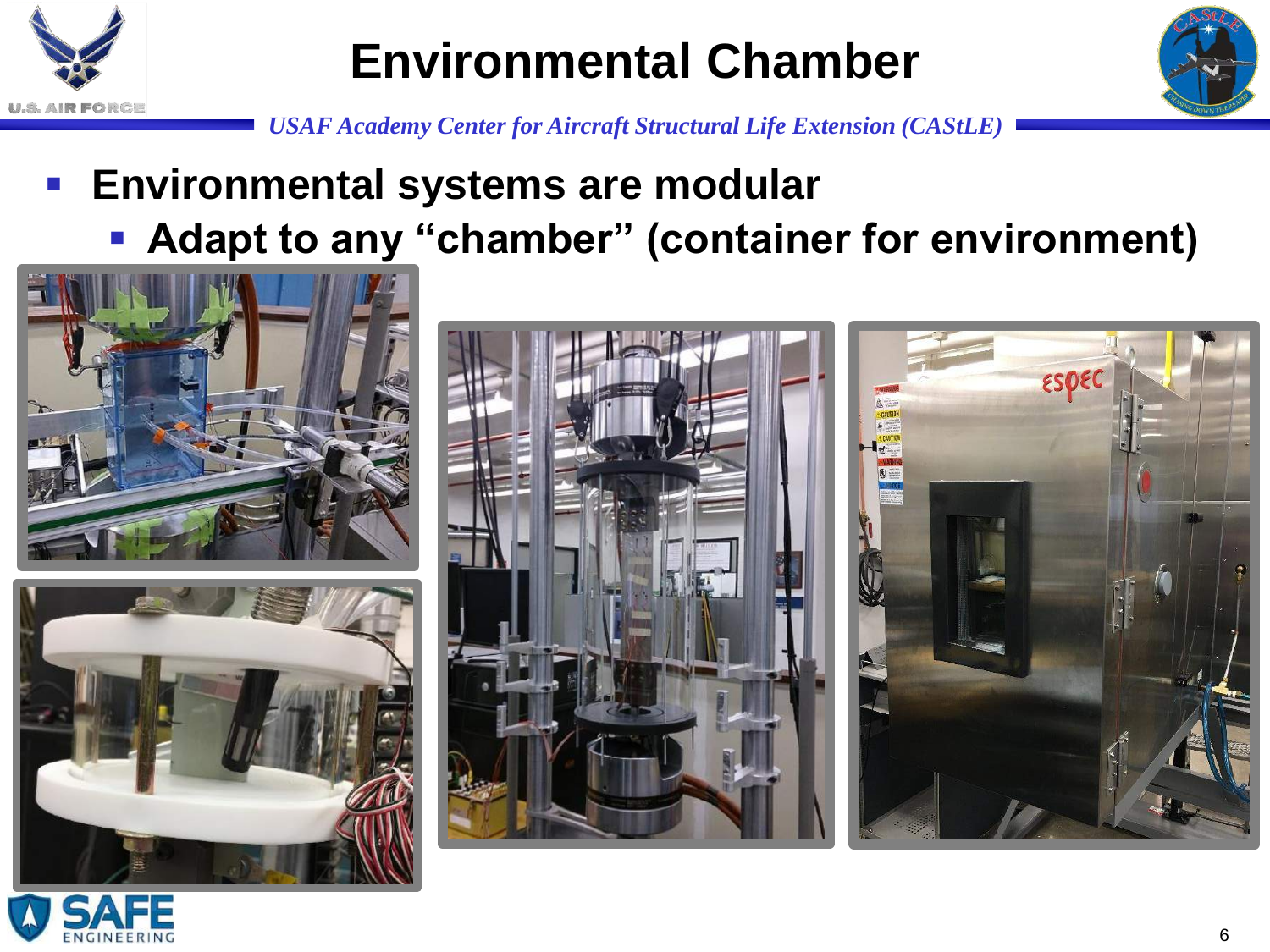

# **Environmental Chamber**



- **Cart contains systems for generating, monitoring, and controlling environment**
- **Environmental variables include:** 
	- **F** Temperature
		- **-60 to 150°C (-76 to 302°F)**
	- **Relative Humidity** 
		- **0-100%: ± 1%**
	- **Ozone**
		- **30 ppb- 30 ppm**
	- **UV-light**
		- **UVA/UVC**
	- **Background gas/spray**



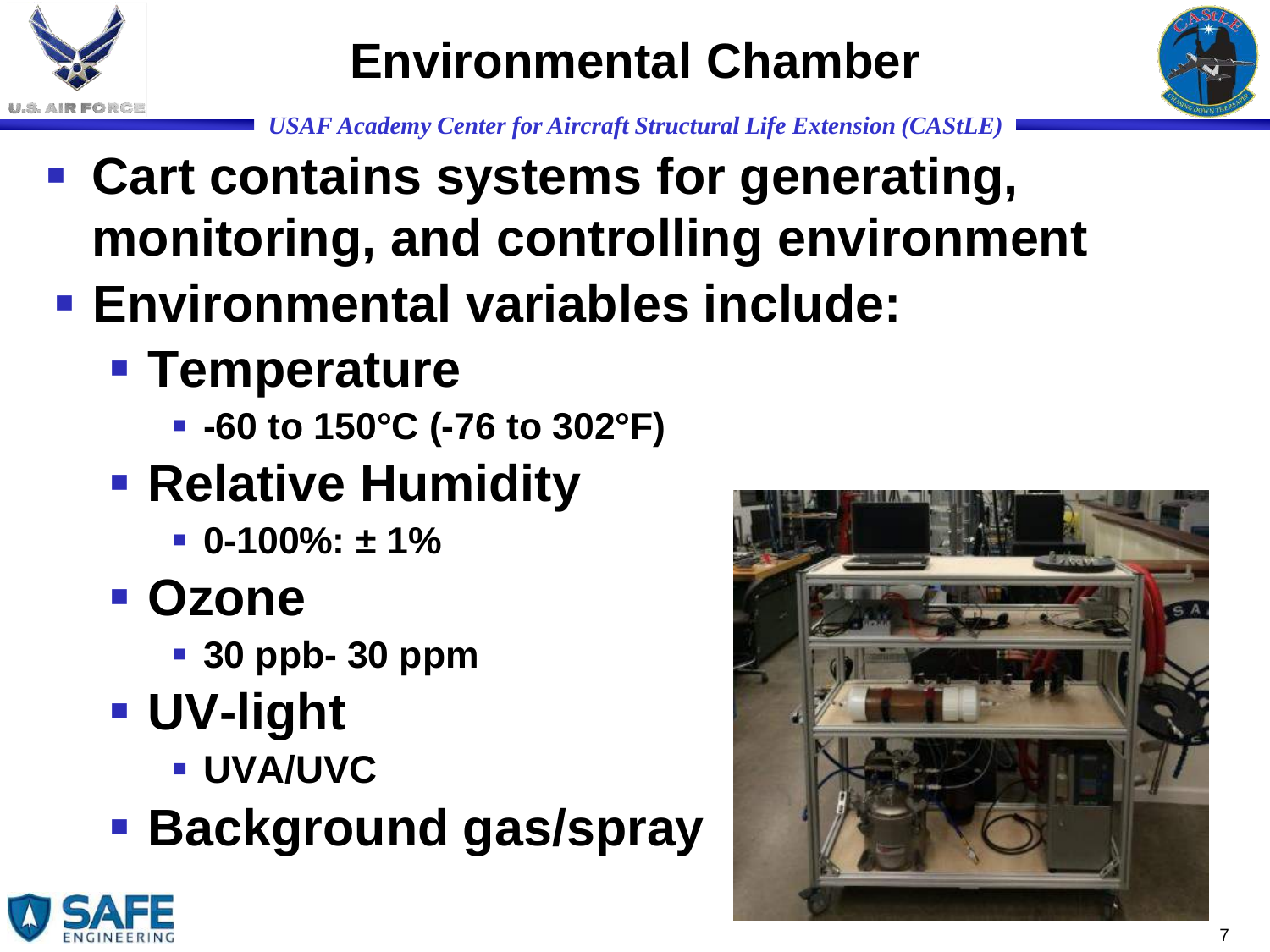

## **Crack Growth at Low Temperature**





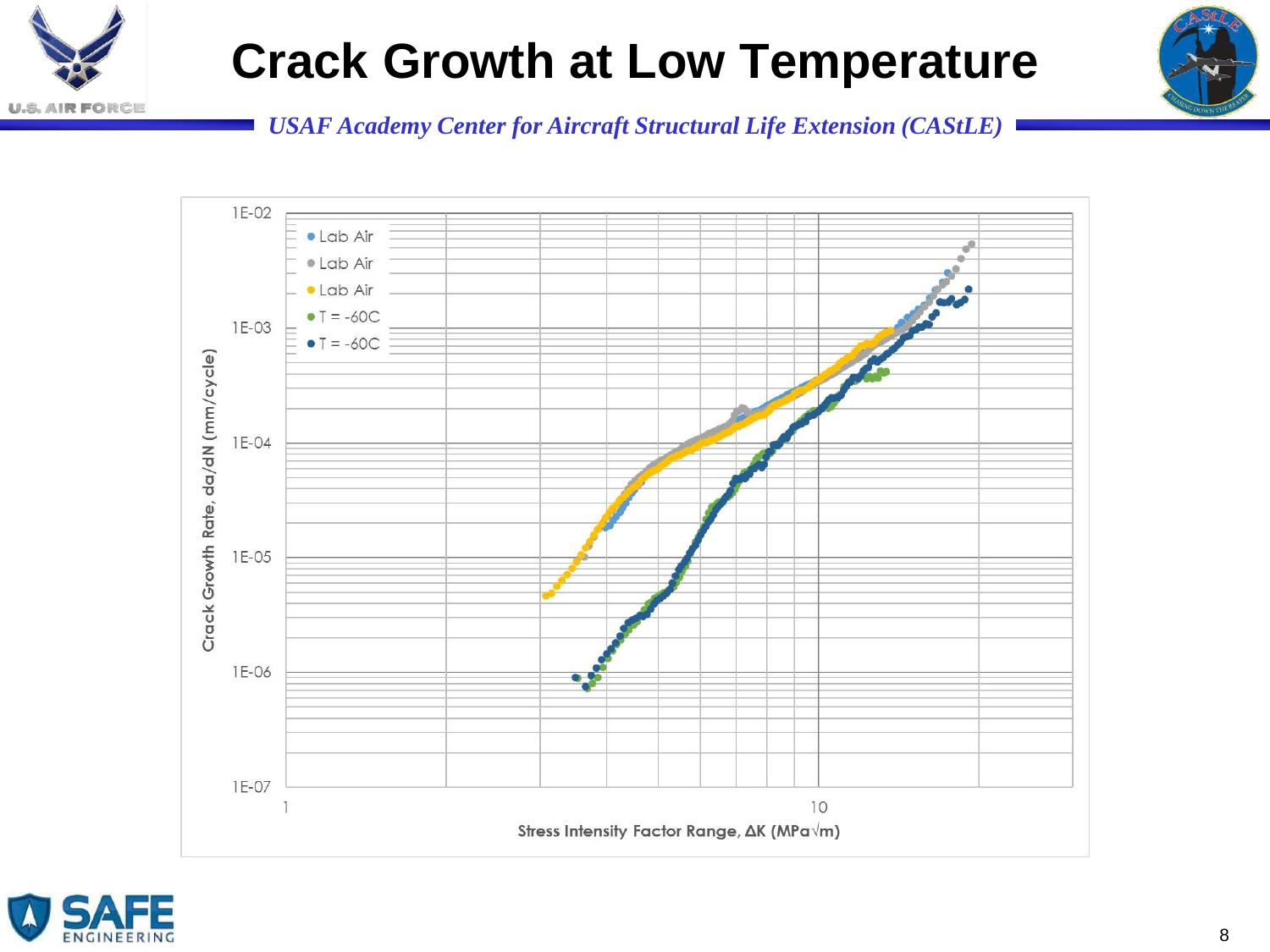

## **Future Work**



- **Generate Environmental test data**
	- **Temperature**
	- **Relative Humidity**
	- **Ozone**
	- **UV**
	- **Mechanical/environmental spectrum effects**

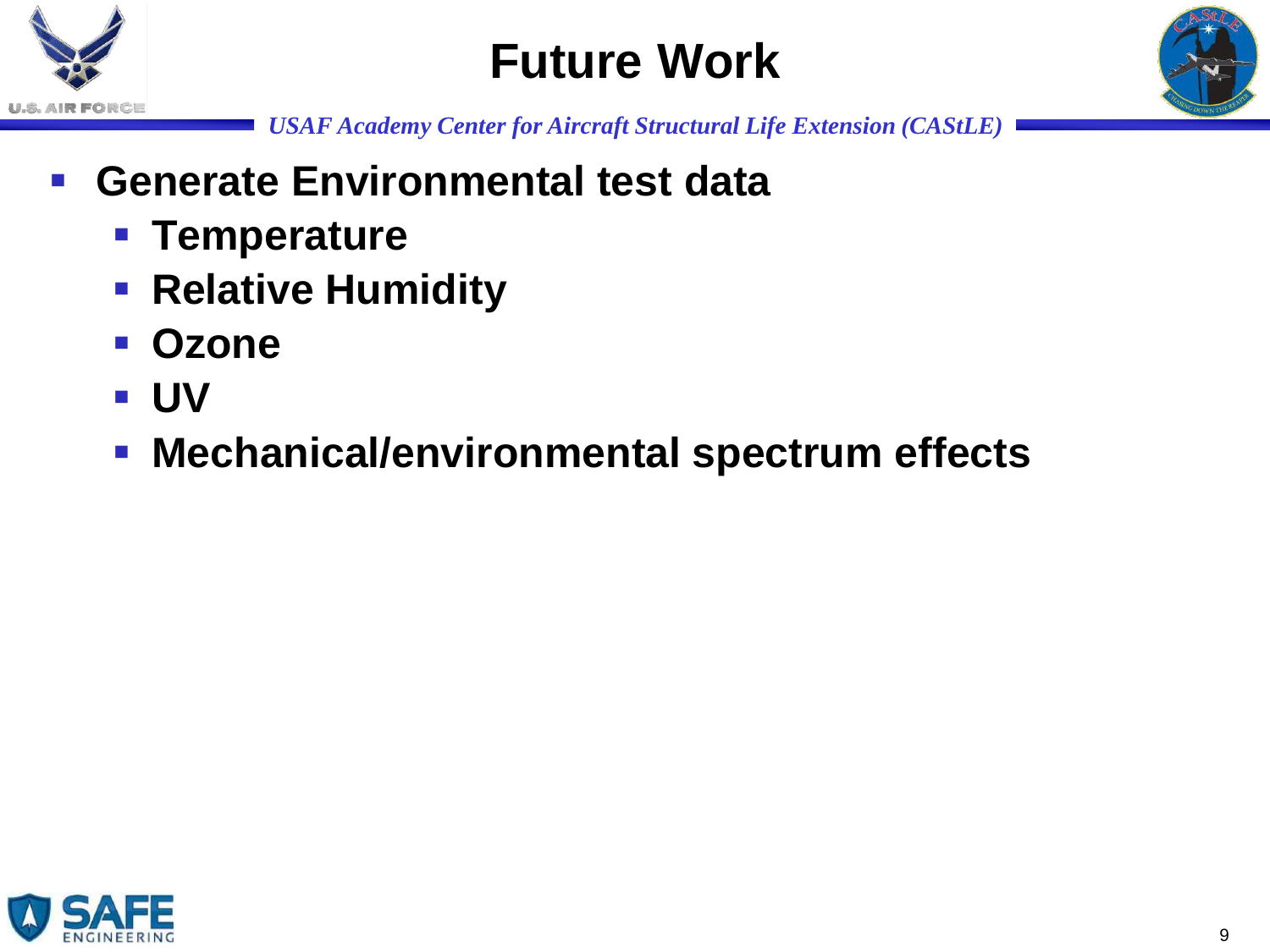

# **AFGROW Users Workshop 2018**

*USAF Academy Center for Aircraft Structural Life Extension (CAStLE)*

# **Stress intensity factors of various size single edge-cracked tension specimens**

*11 September 2018*

**Matthew Hammond formerly with SAFE Inc., currently Gulfstream Sarah Galyon Dorman Scott Fawaz SAFE Inc.**



**The views and conclusions contained herein are those of the authors and should not be interpreted as necessarily representing the official polices and endorsements, either expressed or implied of the US Air Force Academy or the US Government. Approved for public release, distribution is unlimited.**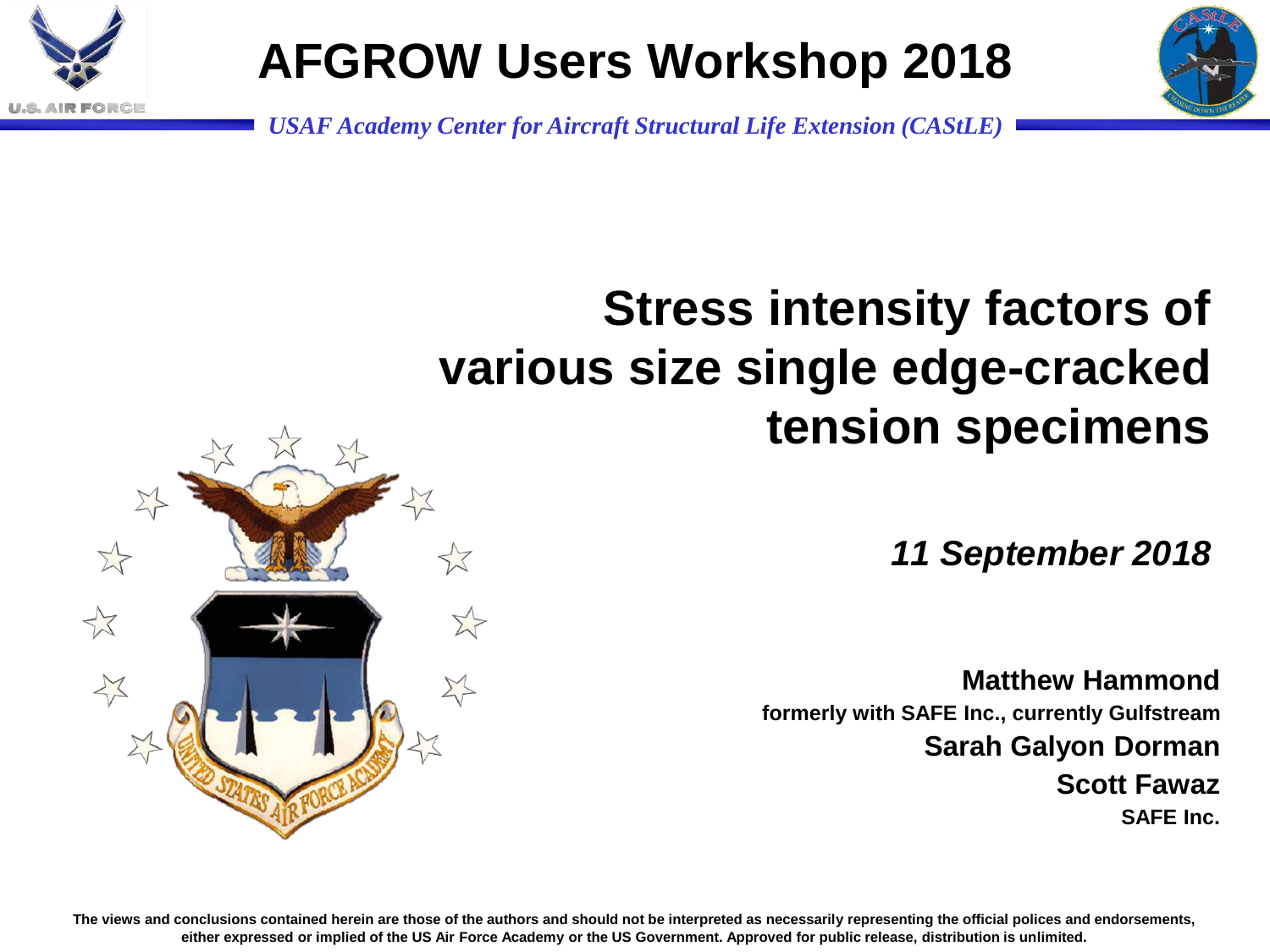

## **Motivation**



*USAF Academy Center for Aircraft Structural Life Extension (CAStLE)*

- **Corrosion Fatigue Experiments**
- **Single Edge Notch Tension (***aka* **SEN(T) or SE(T))**
	- **Pin/Pin BC**
- **Constant K**
	- **K control test using FTA dcPD system**
		- **Tada K solution**
- **Large aspect ratio, H/W, to accommodate environmental chamber**





Clevis Pin Pinned Specimen Grip Specimen Environmental Chamber



*Crack growth rate is not constant as it should be*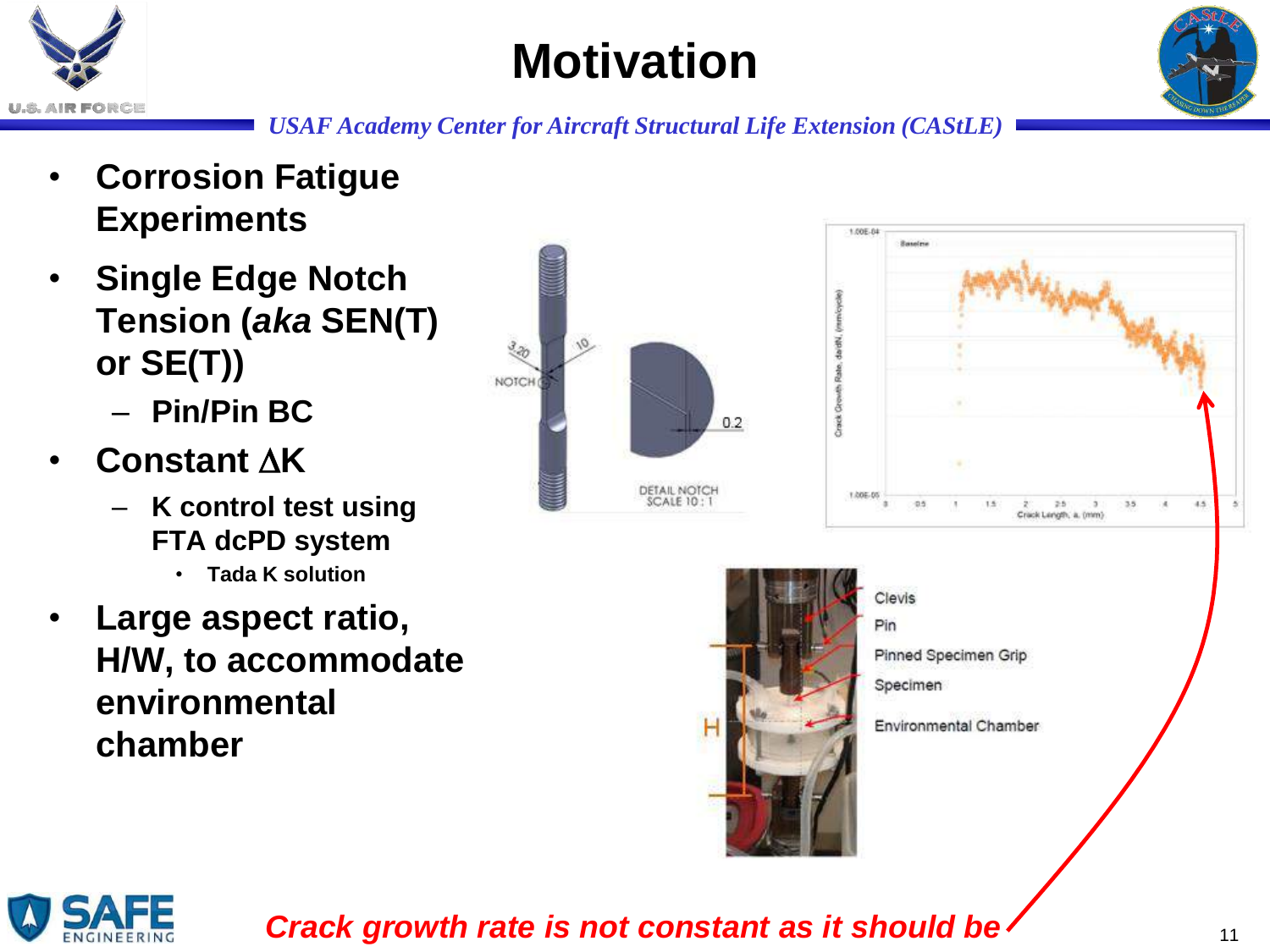

# **Investigating Decreasing FCGR with Increasing Crack Length**



- **SEN(T) design has been used for 15+ years for FCGR and SCC testing.**
- **With such extensive use, we did not expect any issues with the K solution.**
- **Hypothesized some or all of the below could be the cause**
	- **Notch geometry**
	- **Grip kinematics**
	- **Clevis pin size**
	- **Specimen manufacturing facilities**
	- **Machining techniques**
	- **Plate location**
	- **Spot-weld procedures**
	- **Electrical isolation with respect to dcPD system**
	- **Test laboratory and personnel**
- **After extensive testing, none of the above were the cause of the decreasing FCGR with increasing crack length.**
	- **SAFE-RPT-15-008 "Constant Stress Intensity Factor Tests using the FTA dcPD System," 26 February 2015.**

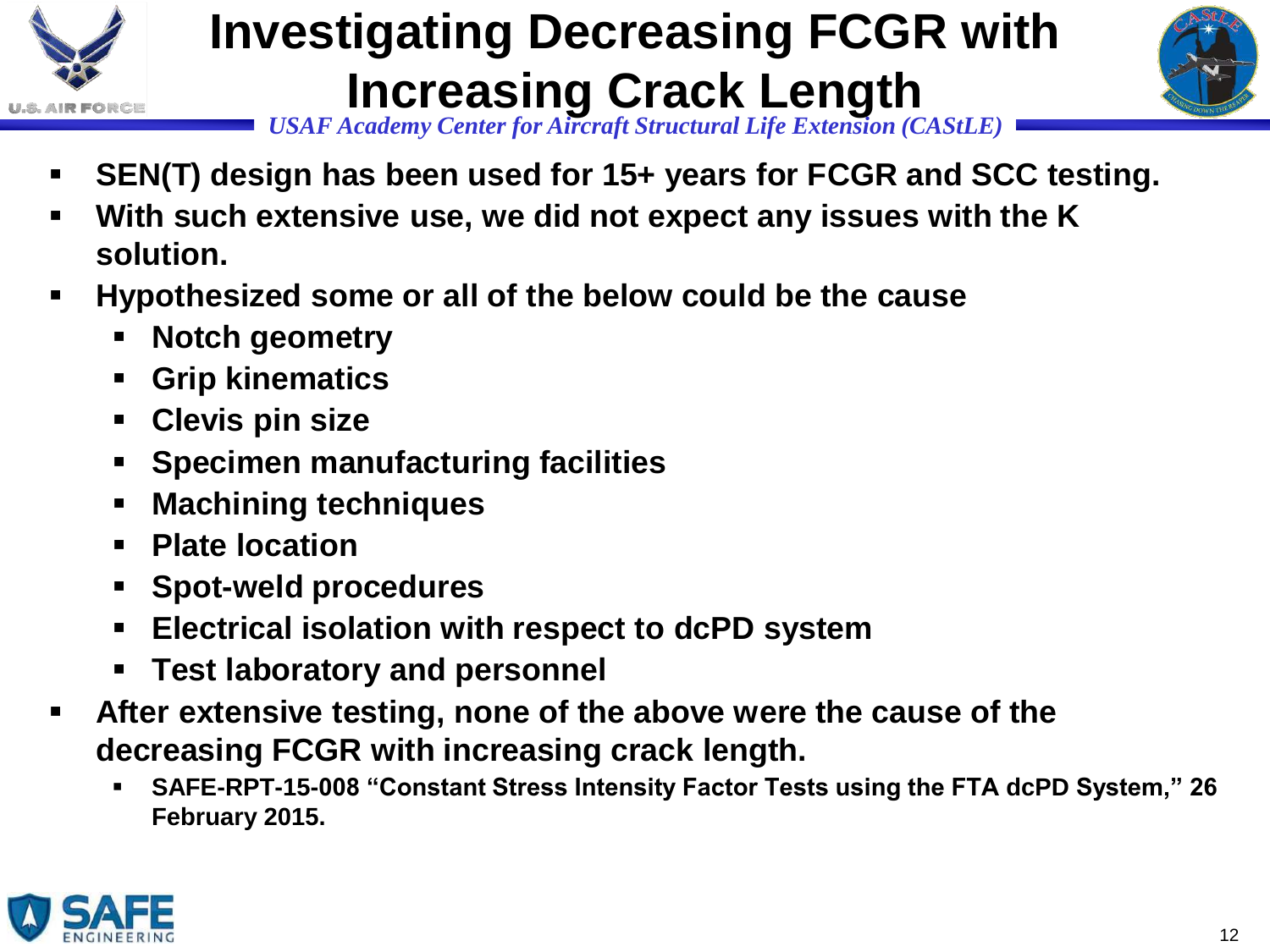

#### *USAF Academy Center for Aircraft Structural Life Extension (CAStLE)* **Investigating Decreasing FCGR with Increasing Crack Length (cont.)**



- **After discussions with Dr. Borje Andersson, we hypothesized the large aspect ratio could result in a non-linear relationship between the applied load and K.**
- **Using the geometry and boundary conditions of our test setup, Dr. Andersson calculated K using the non-linear solution capability in STRIPE.**
- **Non-linear K's for a/W = 0.5 were 30% lower than the linear K solution.**
- **Conclusion:** 
	- **FTA system using the Tada K solution is over-estimating K**
	- **Applied K is lower than target K because the K is incorrect**
- **Solution:**
	- **Easy to calculate all the non-linear K's needed**
	- **Difficult to implement non-linear K's in FTA system**

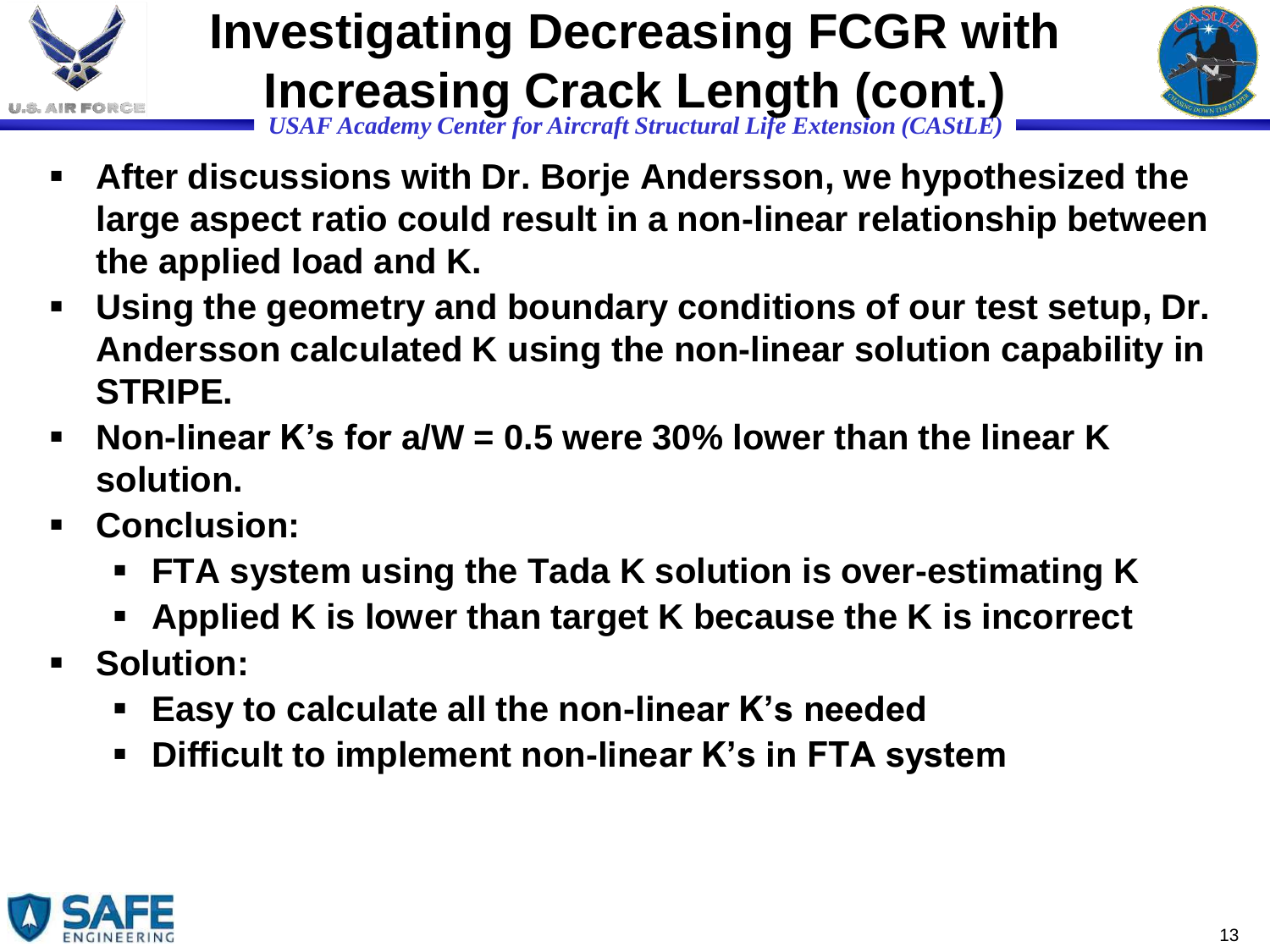



- **Use current specimen design, but do not use K control testing**
	- **Using load control does require a K calculation to control the test; thus issues with non-linear K's is not relevant.**
- **Change specimen geometry or boundary conditions**
	- **Extended Single Edge Notch Tension, ESE(T)**
	- **SEN(T) clamped/clamped**
		- **After experience with SEN(T) pinned/pinned, we evaluated K for geometries relevant to corrosion fatigue testing which require large H/W due to the environmental chamber**

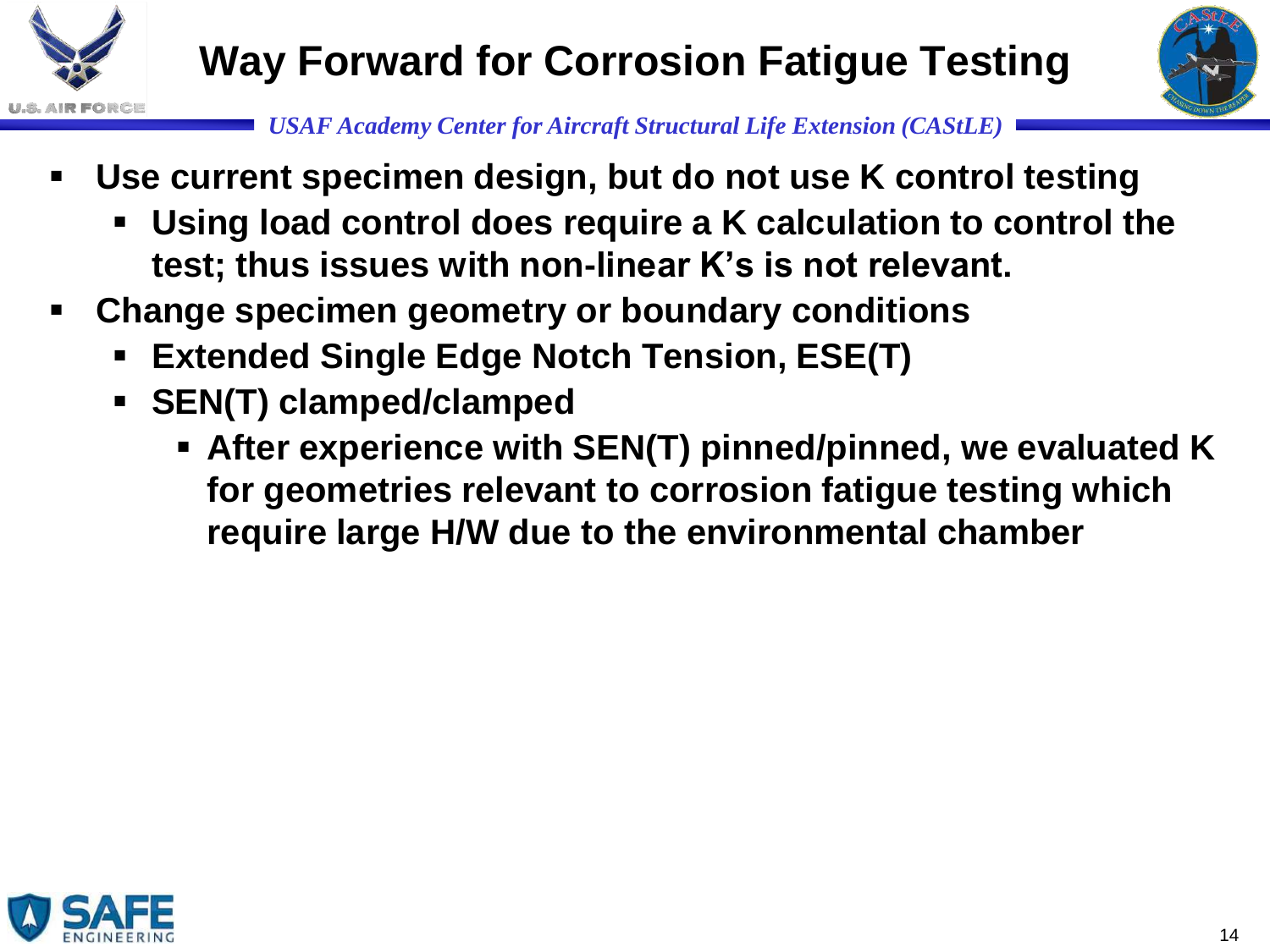

## **Background**



- **Current stress intensity factor solutions (***K***) for the Modified Single Edge Tension, MSE(T), specimen do not account for finite height effects**
	- **Clamped ends**
		- **No rotation or lateral contraction**
	- **No compression in uncracked ligament**
	- **Non-uniform stress distribution for** 
		- **small aspect ratio (H/W) plates**
		- **large crack lengths**



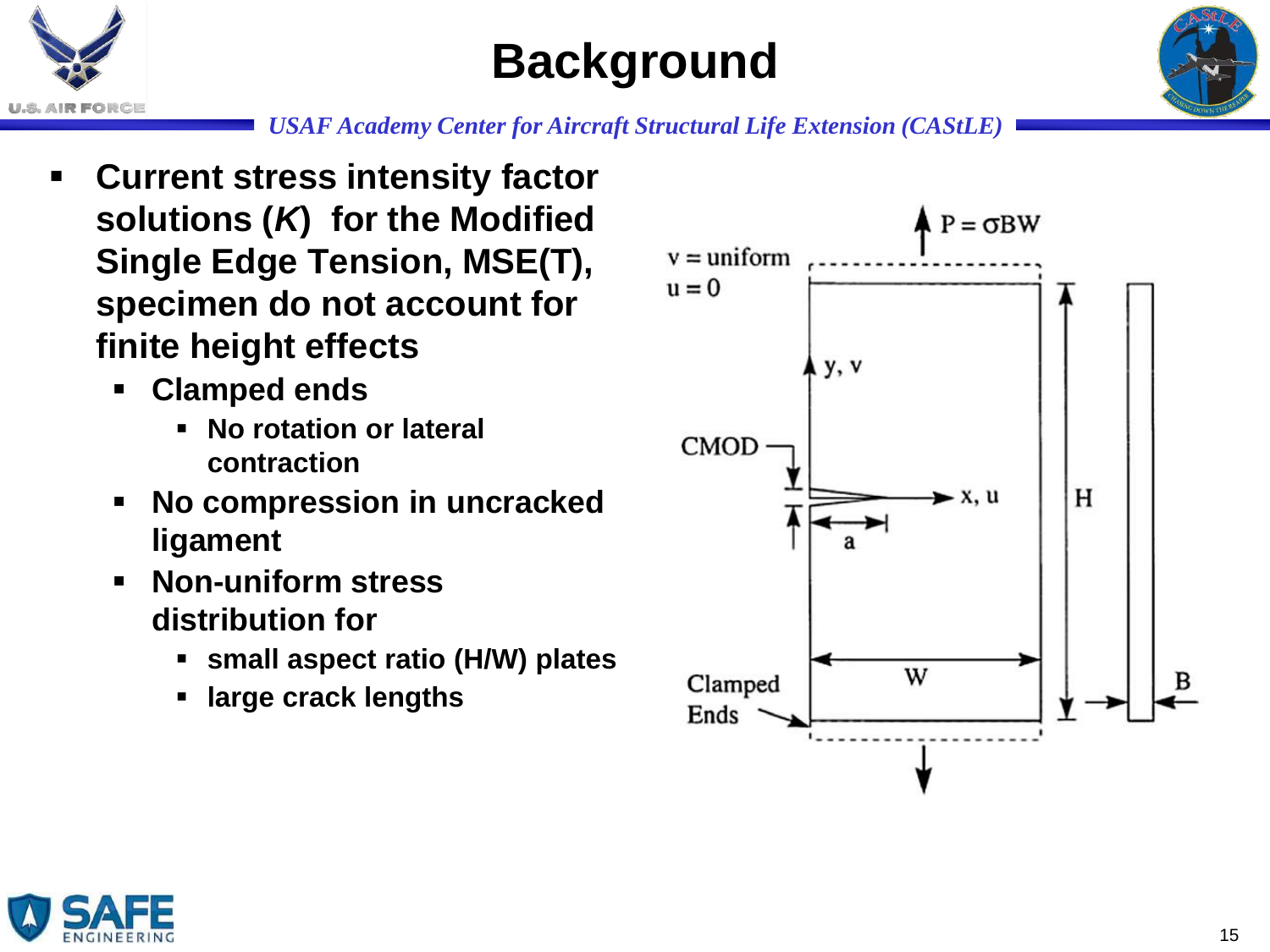





- **StressCheck®**
	- **2D, plane stress, linear elastic constitutive model, Poisson's ratio,**  $v = 0.33$
	- **Automatic K extraction using contour integral method**
	- **Degrees of freedom ranged from 78 - 274K**
		- **Tetrahedral elements,** *p* **= 8**
- **Analysis Space**
	- **0.01 ≤ a/W ≤ 0.975**
	- **0.8 ≤ H/W ≤ 10.0**

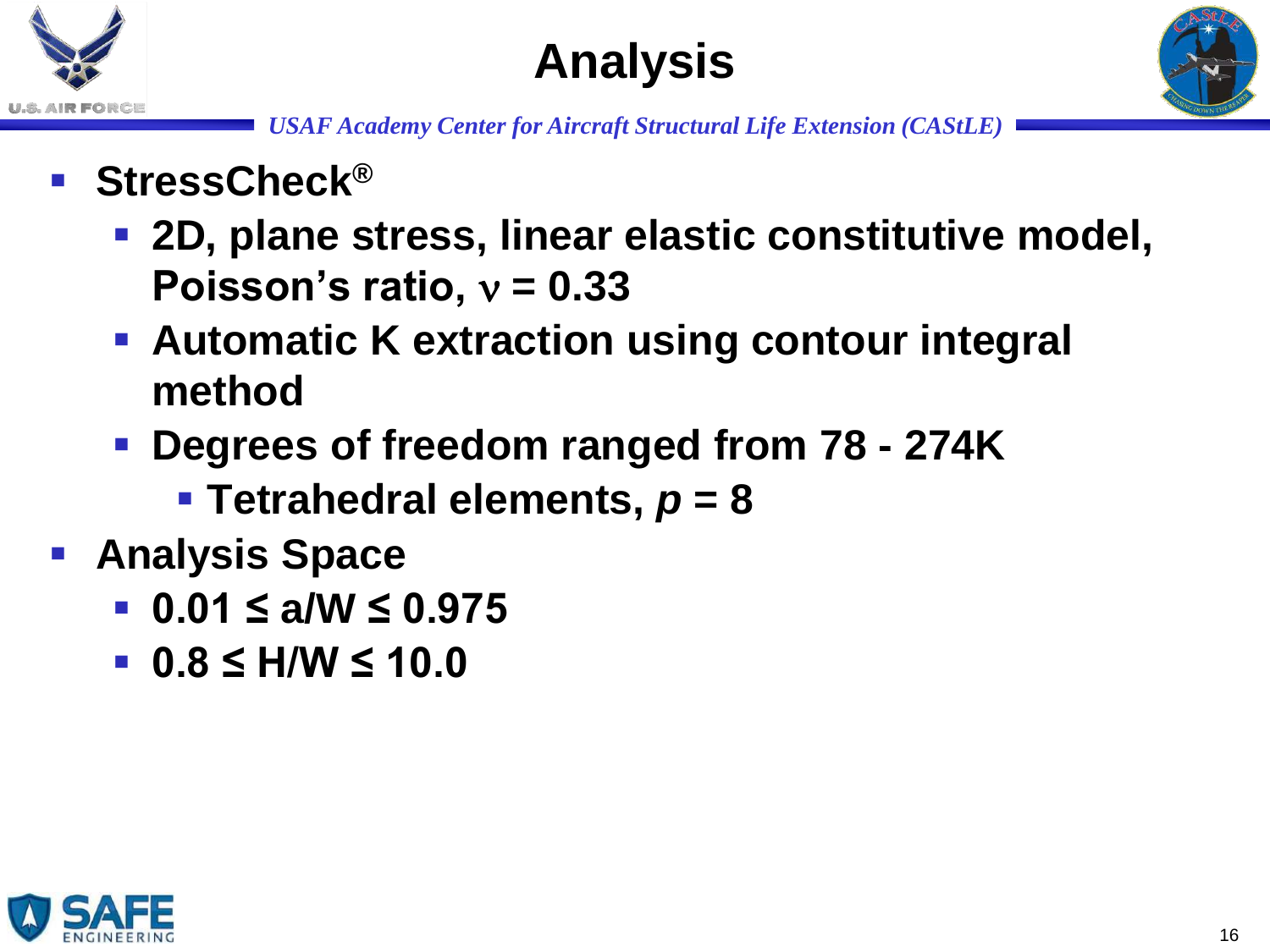





- **Compare Tada pinned/pinned solution to current FEA**   $\beta(a/W) = \sqrt{\frac{2W}{\pi a} \tan \left(\frac{\pi a}{2W}\right)} * \frac{0.752 + 2.02(a/W) + 0.37(1 - \sin \left(\frac{\pi a}{2W}\right))^3}{\cos \left(\frac{\pi a}{2W}\right)}$ **results**
	- **Tada H, Paris PC, Irwin GR. The stress analysis of cracks handbook. Hellertown, Pa., USA: Del Research Corporation; 1973.**
	- **Reported accuracy is 0.5% for any a/W**
	- **H/W**  $\geq 2.0$
- **StressCheck®**
	- **H/W = 20.0**
	- **Degrees of freedom ranged from 104 - 177K**

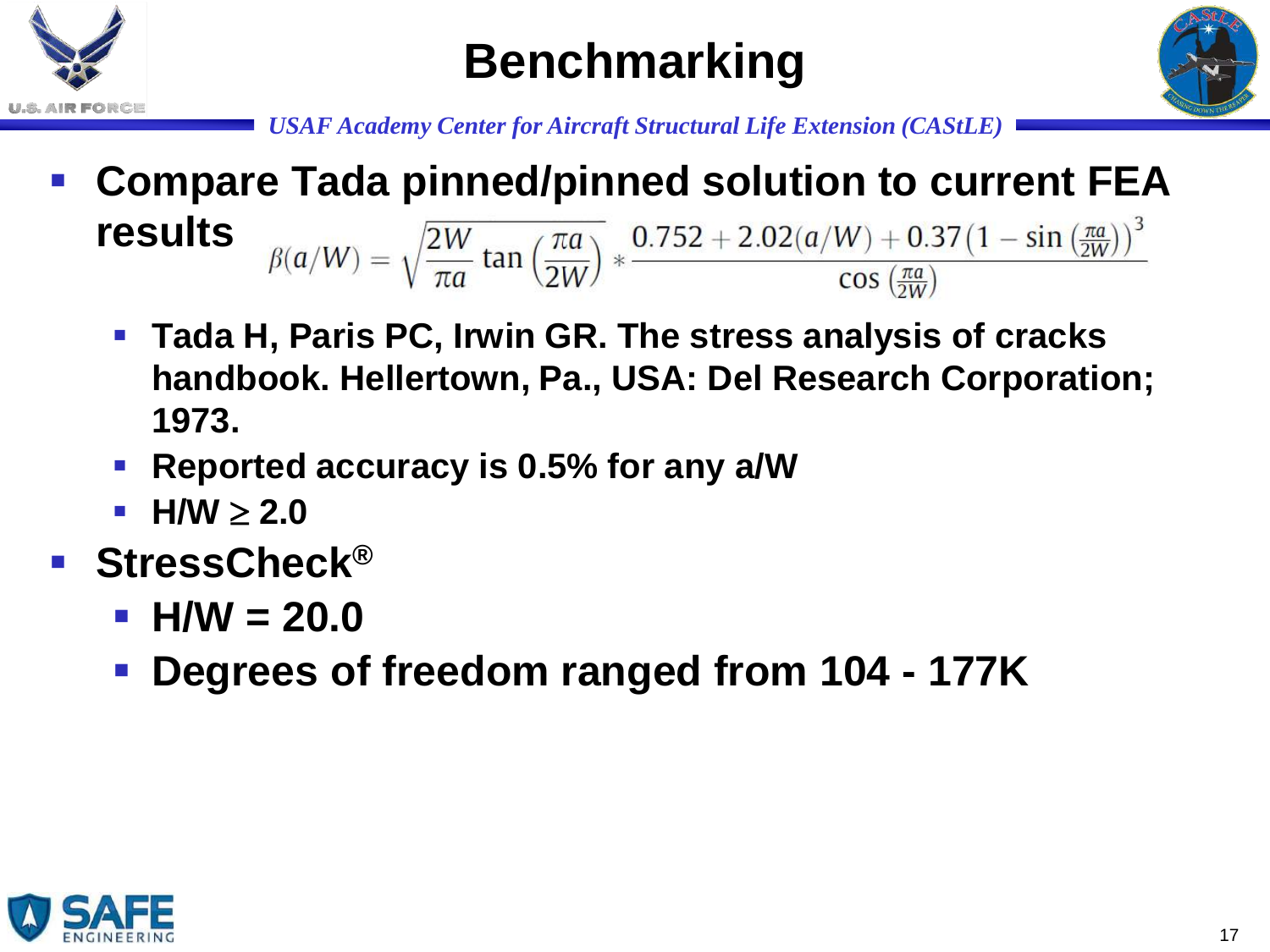

#### **Benchmarking - Results**





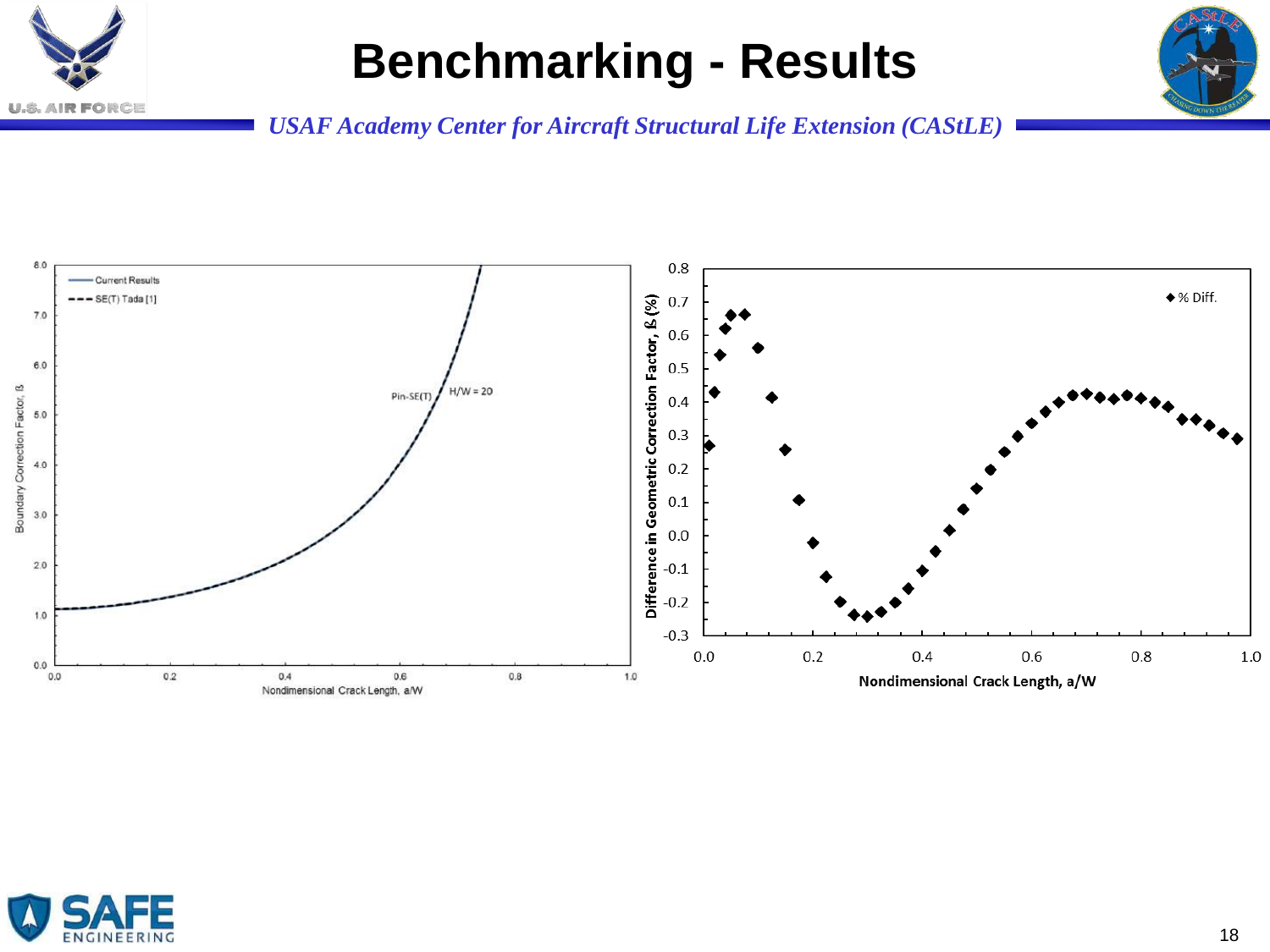







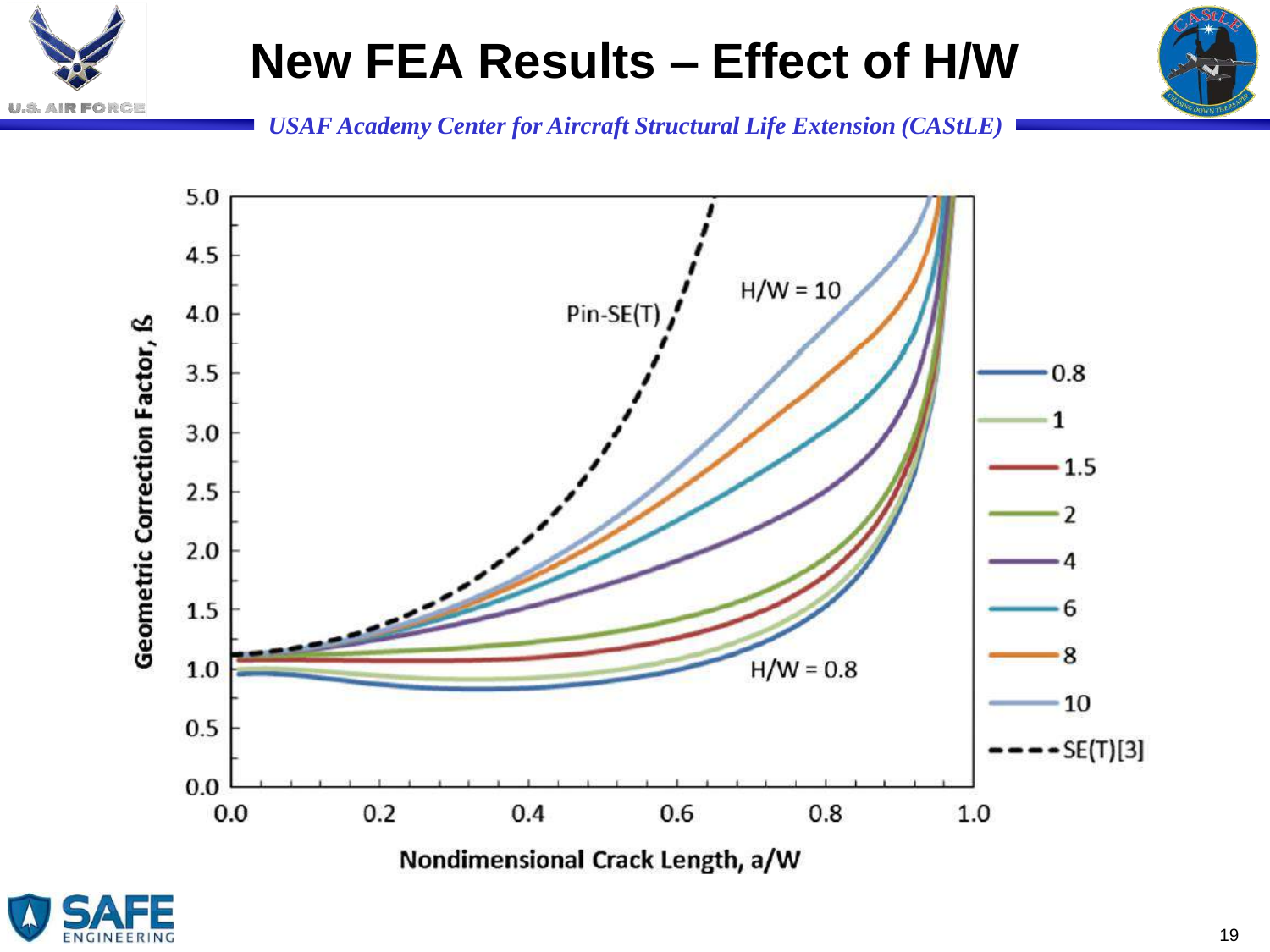







公開於

o RCE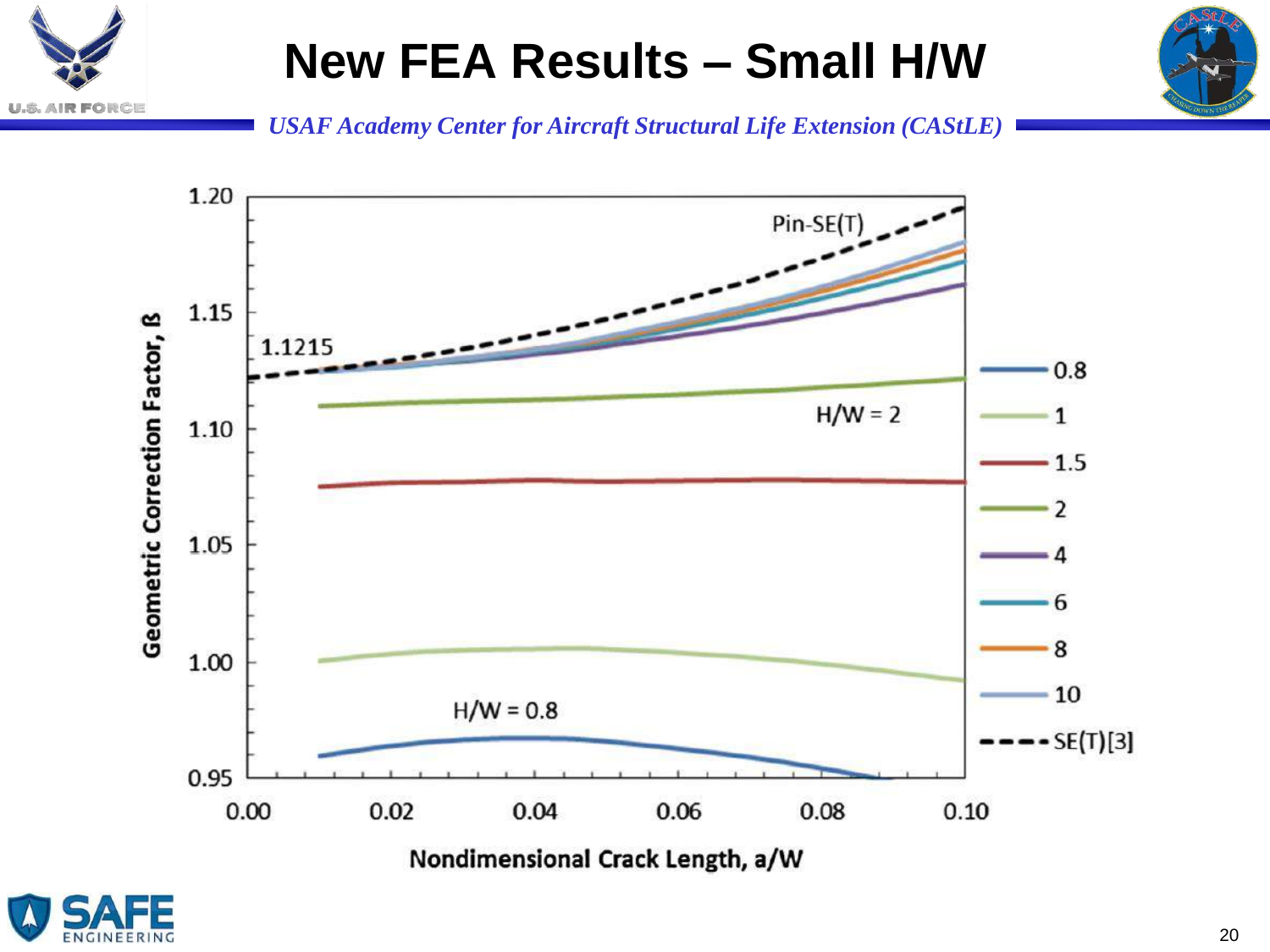

#### **Test Results – Effect of H/W**





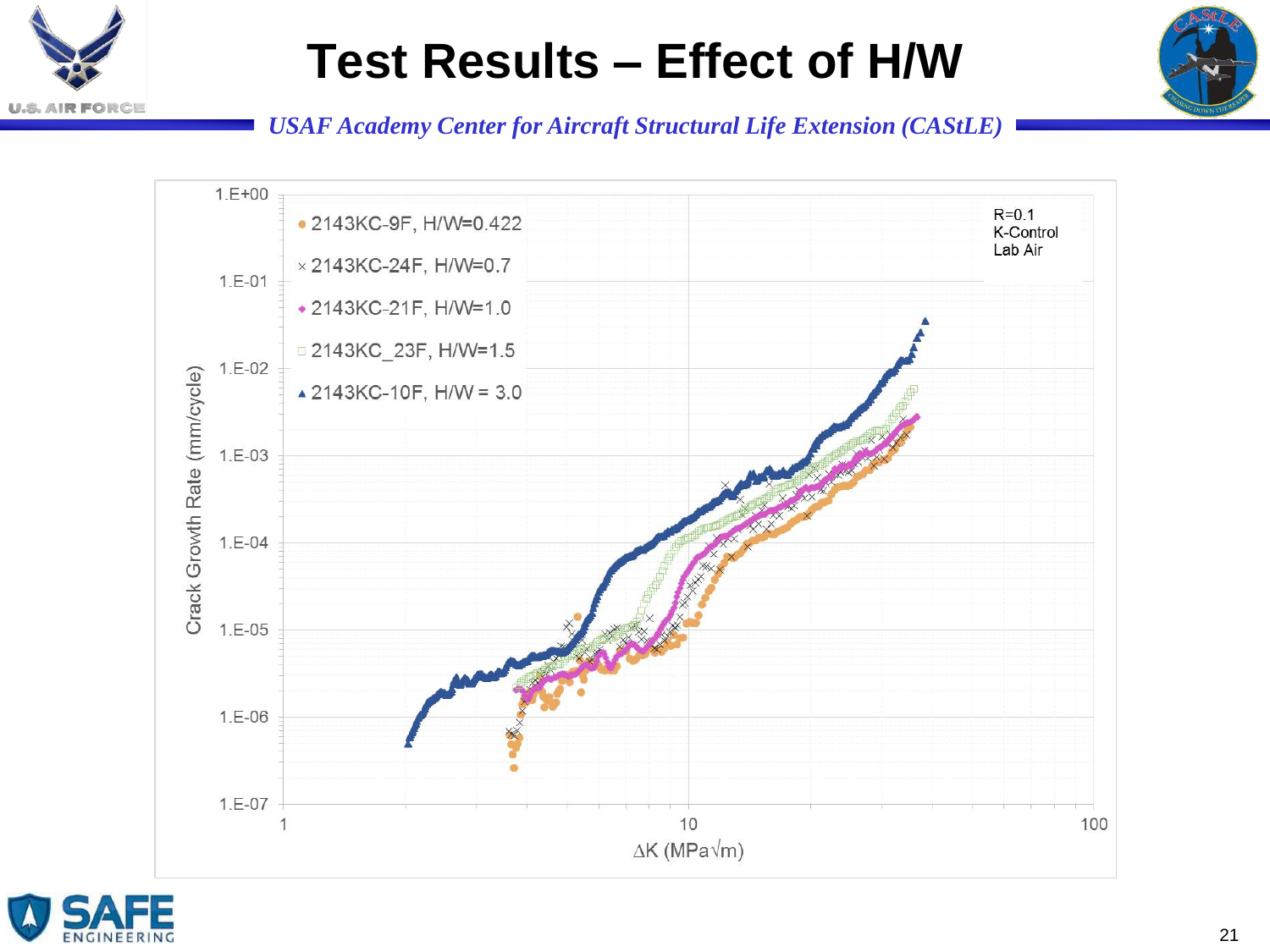## **Predictions**